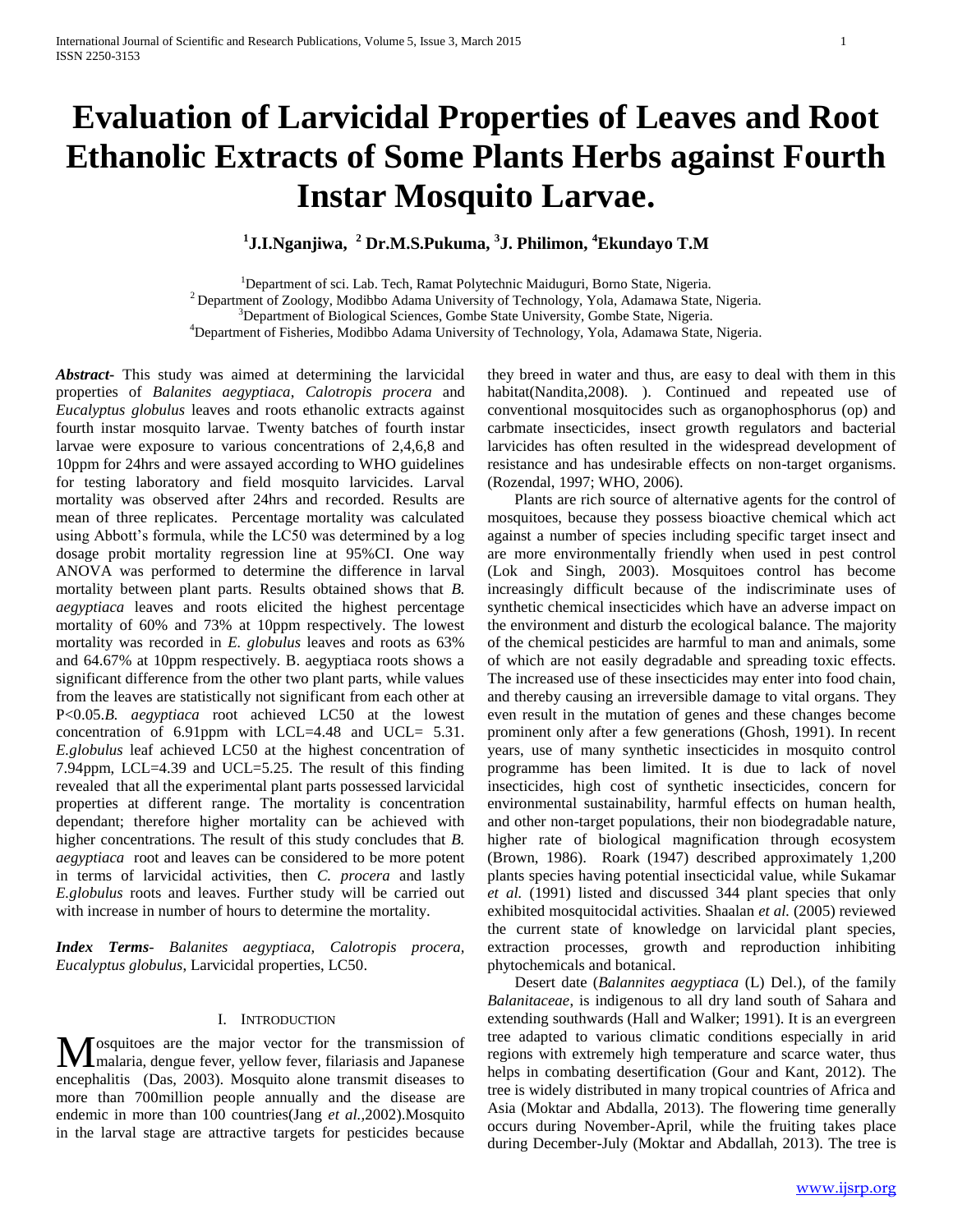rich is medicinal ingredients and contains other useful products with multi use in rural lives and industry. Among such useful products, high level of oil (30-60%) can be extracted from seeds with valuable application as cooking oil as well as biofuel (Moktar and Abdallah, 2013). Secondary metabolites like rotenone, bergopin, steroids and flavonoids were detected in different parts of the tree (Moktar and Abdallah, 2013). Also, *B. aegyptiaca* is named as an African-Asia saponins producing plant due to its high constituent of saponin compounds.These multiple chemicals have proved different biological activities including moluscicidal, larvicidal, mosquitocidal and insect antifeedant properties, beside other industrial uses (Moktar and Abdallah, 2013). Gajalakshim et al. (2003) reported that B. aegyptiaca contain active component, saponin that prove to have insecticidal properties against *Tribolium castaneum*. Chothani and Vaghasiya (2011) also assert that fruits kernel of *B. aegyptiaca* show larvicidal properties against *Anophelis arabiense* and *Aedes aegypti*. Molluscicidal activities of *B. aegyptiaca* against the snail *Lemnaea acuminata* was also reported by Gajalakshim et al. (2013).

 *Calotropis procera* plant is generally known as milkweed, rubber bush Sodom apple. It is a member of family *Asclepiadaceae* whose members are distributed throughout the world in tropical and sub-tropical regions. It is abundant in warm climate areas having dry, sandy and alkaline soils (Yasin *et al.,*  2012). It is mostly noted in waste and follow lands along roads, streets residential colony parks, sand dines as well as in crop field as weed (Sastry and Kavatheker, 1990). *Calotropis procera* is a soft-wooded, evergreen, perennial shrub. It has one or a few stems, few branches and relatively few leaves, mostly concentrated near the growing tip. The bark is corky surrounded and light gray. A copious white gap shows whenever stems or leaves are cut (Parrotta, 2011). Oyindo et al. (2009) reported that the root of *C. Procera* is helpful in combating headache, malaria fever and convulsion. Latex of *C. Procera* has wound healing activities and anti- diabetic, smooth muscle relevant activity and anti- tussive activity against cough induced bronchi irritation ( Rahaman,2012). The pesticidal, antiviral, anti- arthritis laxative properties was also reported by Upaddhyay (2011). The leaves and roots *of C. Procera* contain bioactive components like saponin, alkaloids, phenols, tannins, carbohydrate, terpenoids and flavonoids, which are known to possess medical and pesticidal properties (Azmathullah ,2011).

 *Eucalyptus globulus* was discovered on the island of Tasmania in 1792 by French explores and was one of the first eucalypt species to be formally described. The primeval eucalypt forest of Tasmania was amongst the tallest forest in the world and *E. globulus* tree up to 10lm in higher were recorded (Kumar *et al.,* 2011). By the late 1800's, tress 60-90m high were regularly harvested from south eastern Tasmania and shipped throughout the world for what piles (100-120 feet in length and 20 inches squared). The timber was also in great demand for railway sleepers, street paving blocks and mine supporters (Kumar *et al.,* 2002). Various species of Eucalyptus are cultivated, particularly in sub-tropics and warm temperate regions, on account of their economic value. Eucalyptus species are remarkable for their rapid growth. Some species of them in their natural habitat attain gigantic sizes and are among the tallest trees of the world (Kumer *et al.,* 2011).

Most of the species are popularly called "gum trees" although the exudation from them is not a gum, but an astringent; a tanniferous substance called "Kino". There are over 500 species of Eucalyptus (Kumer *et al.,* 2011). Medicinal plants have been used as a source of remedies since ancient times. (Abu-Shanah *et al.,* 2004). The ancient Egyptians were familiar with many medicinal herbs and were aware of their usefulness in treatment of various disease (Kumer *et al.,* 2011). Kumar et al.(2011) shows that *E. Globulus* has anthelmintic potentials as well as anti bacterial and anti fungal activity. Mozan (1994) also reveals that E. Globulus leaves have potent action against *Culex quinquefasciatus* and *Culex teritaeniorhynhus*. The effects of botanical derivatives against mosquito have been reviewed by Sukumar *et al.* (1991). Extracts from leaves, flowers and roots of

#### II. MATERIALS AND METHOD

plants were found to have mosquito larvicidal activity (Sharma *et* 

#### **2.1 Collection of Plant Materials.**

*al.,* 1998).

 The leaves and roots of *Balanites aegyptiaca.*(Balanitaceae), *Calotropis procera* (*Asclepiadaceae*) and *Eucalyptus globulus*  (Myrtaceae) were collected from and around Modibbo Adama University of Technology, Yola, Adamawa State, Nigeria. The plant parts were authenticated by the department of Plant Science of Modibbo Adama University of Technology Yola. Voucher specimens were deposited at the herbarium of the department.

## **2.2 Preparation of the Stock Solution and Test Concentration.**

 The leaves and roots of the plant material was shade dried, pulverized and sieved to get a fine powder from which the extract was prepared. Methanol and ethanol extract of the plant were obtained by taking 200mg of the powdered leaves and roots in a separate container and add 20ml of the solvent to it. Screw the cap vial and shake vigorously to dissolve or disperse the material in the solvent. The mixture was then filtered through Whatman filter paper and the filtrate was evaporated under reduced pressure on water bath to obtain the crude extract. The stock solution was serially diluted in ethanol and methanol separately (2ml solution to 18ml solvent). Test concentration was obtained by adding  $0.1 - 10$ ml of the appropriate dilution to 200ml distilled water (WHO, 2005).

## **2.3 Collection and Rearing of Larvae**

 Larvae of mosquitoes were collected from any available stagnant water within Moddibo Adama University of Technology and transported to the laboratory of the institution. Larvae was reared in a plastic bowl containing tap water and covered by fine nylon mesh. The larvae were feed with food containing mixture of cabin biscuit and dried yeast until  $4<sup>th</sup>$  instar larvae was reached. (Adeleke *et al.,* 2008; WHO, 2005)

## **2.4 Larvicidal Bioassay**

 The larvicidal activity of the plants crude extracts was assessed according to method recommended by World Health Organization (2005), with slight modifications. 20 fourth instar larvae were transferred by means of a strainer or droppers to small disposable test cups or vessels, each containing 200ml of water. The depth of the water in the cups was maintained between 5cm and 10cm. 0.2ml of the stock was then added to 200ml in the cups to obtain the desired target dosage starting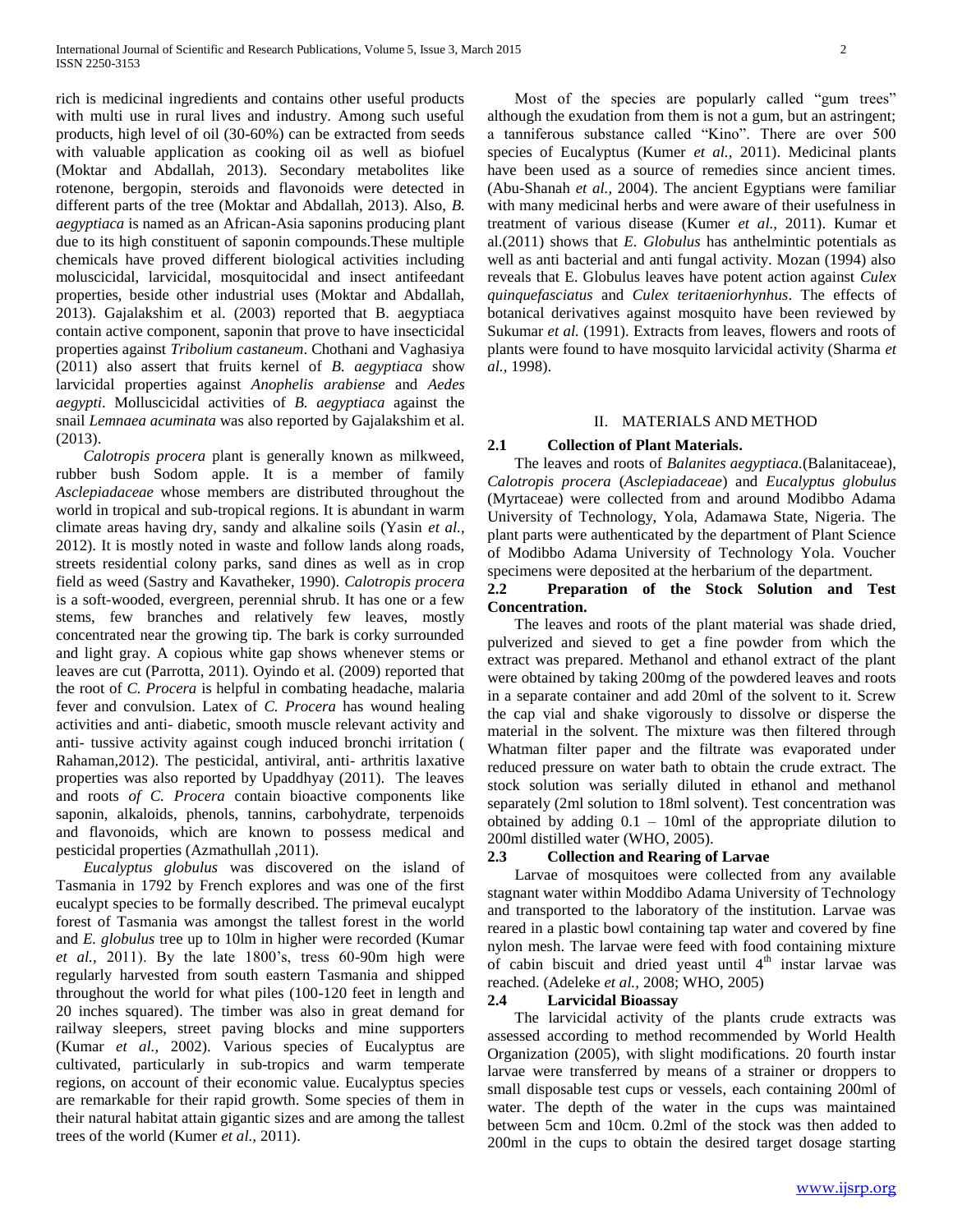with the concentrations of 2ppm, 4ppm, 6ppm, 8ppm and 10ppm respectively. Three replicates for each concentration and equal number of control were simultaneously set up with tap water, to which 1ml of the solvent was added. Larval food was then added to each test cup. After 24 hours exposure, larval mortality was then recorded. Moribund larvae were counted as dead larvae for calculating percentage mortality. The result was then recorded on the data recording forms. If the control mortality is between 5% and 20%, the mortalities of the treated groups is then corrected

according to Abbott's formula. Corrected Mortality (%) =  $\overline{x}$  X 100. Where  $X =$  percentage survived in the untreated control and Y percentage survival in the treated sample (Abbott's, 1925).

## **2.5 Data Analysis**

 $LC_{50}$  value was calculated from a log dosage – probit mortality regression line at 95%Cl of upper confidence limit (LCL) and lower confidence level (UCL). Using a computer software programme, standard deviation of the mean  $LC_{50}$  values were calculated. One way ANOVA was performed to determine the difference in larval mortality between plant parts. Result with P< 0.05 will be considered statistically significant.

Percentage mortality =  $number$  of introduced  $\chi$  100

#### III. RESULTS

## **3.1 Larvicidal Activity of Ethanolic Leaf Extracts on Fourth Instar Larvae of Mosquito.**

Table 1 and fig.1 shows the percentage mortality of the  $4<sup>th</sup>$ instar larvae of mosquito exposed for 24hrs to various concentrations of ethanol extracts of the tree plants. The larvicidal activity of *E. globulus* leaves showed, 26.67%, 36.67%, 43.33%, 51.67%, and 63% mortality when exposed to various concentrations of 2,4,6,8 and 10ppm respectively. The

2ppm revealed the lowest mortality of 26.67% of the larvae, however, 63% mortality was observed in 10ppm after 24hrs exposure (fig 1). The *B. aegyptiaca* leaves recorded a result of 28.33%, 36.67%, 48.33%, 51.67% and 66% for the same concentrations of 2,4,6,8 and 10 respectively. Lowest mortality of 28.33% was recorded in 2ppm and the highest mortality of 66% in 10 ppm. Extracts of *C. Procera* showed the lowest mortality of 28.33% at 2ppm while the highest percentage mortality of 64.67% was achieved at 10ppm.

## **3.2 Larvicidal Activities of Ethanolic Root Extract on Fourth Instar Larvae of Mosquito**

 Table 2 and fig 2 showed the result of percentage mortality of ethanol extracts of the three experimental plants parts on mosquito larvae. *E. globulus* showed percentage mortalities to be 26.17%, 41.67%, 50%, 51% and 64.67% for concentrations of 2,4,6,8 and 10ppm. *C. procera* showed 38.33%, 48.33%, 50%, 55% and 65% for the same concentrations, while *B. aegyptiaca* root showed 30%, 43.33%, 43.33% 48.33% and 73.67%. Highest mortality was obtained in *B. aegyptiaca* root and the lowest percentage of 64.67% in *E. globulus* at 10ppm. (Fig 2).

## **3.3 LC50 with fiducial limits (95%) 0f the tested plant extracts against mosquito species.**

 Table 3: Shows the lethal concentration LC50 with fiducial limit of the tested plant extract against mosquito species. The LC50 value of 7.94ppm with LCL of 4.39 and UCL of 5.25 were recorded for *E. globulus* leaves. In the same way, *B. aegyptiaca* leaves achieved LC50 at 6.70 ppm with LCL of 4.42 and UCL of 5.25, while *C. procera* leaves shows 6.99ppm with LCL of 4.42 and UCL of 5.31. *E. globulus* roots achieved LC50 at 7.24ppm at 4.39LCL and 5.18UCL, *B. aegyptiaca* root showed an LC50 at 6.61 with LCL of 4.48 and UCL of 5.31. *C. procera* root killed 50% at 6.92ppm at LCL of 4.62 and UCL of 5.25.

**Table 1 Percentage Mortality of 4th Instar Larvae of Mosquito Species Exposed For 24hrs to Different Concentrations of Ethanol Leaf Extract in ppm.**

| Observed Percentage Mortality of Larvae & S.E. |                                      |                             |                             |  |
|------------------------------------------------|--------------------------------------|-----------------------------|-----------------------------|--|
| Concentration in ppm                           | E. globulus leaves                   | B. aegyptiaca leaves        | C. procera leaves           |  |
| Control                                        | $\pm 0.00^{\rm a}$<br>$0.00^{\circ}$ | $0.00 \pm 0.00^4$           | $0.00 \pm 0.00^{\circ}$     |  |
| 2ppm                                           | 26. $67 \pm 0.89^{\text{a}}$         | $28.33 \pm 0.09^a$          | $28.33 \pm 0.08^a$          |  |
| 4ppm                                           | $36.67 \pm 0.77^{\text{a}}$          | $36.67 \pm 0.89^{\text{a}}$ | $41.67 \pm 0.70^b$          |  |
| 6ppm                                           | $43.33 \pm 0.64^{\circ}$             | $48.33 \pm 0.89^b$          | $50.00 \pm 0.06^b$          |  |
| 8ppm                                           | $51.67 \pm 0.09^{\text{a}}$          | $51.67 \pm 0.81^a$          | $55.00 \pm 0.00^b$          |  |
| 10ppm                                          | $63.00 \pm 1.00^a$                   | $66.00 \pm 1.00^a$          | $64.67 \pm 0.09^{\text{a}}$ |  |

Values with the same superscript on the same row are not significantly different from each at p<0.05, Values are mean of 3 replicates.  $(N=3\pm S.E)$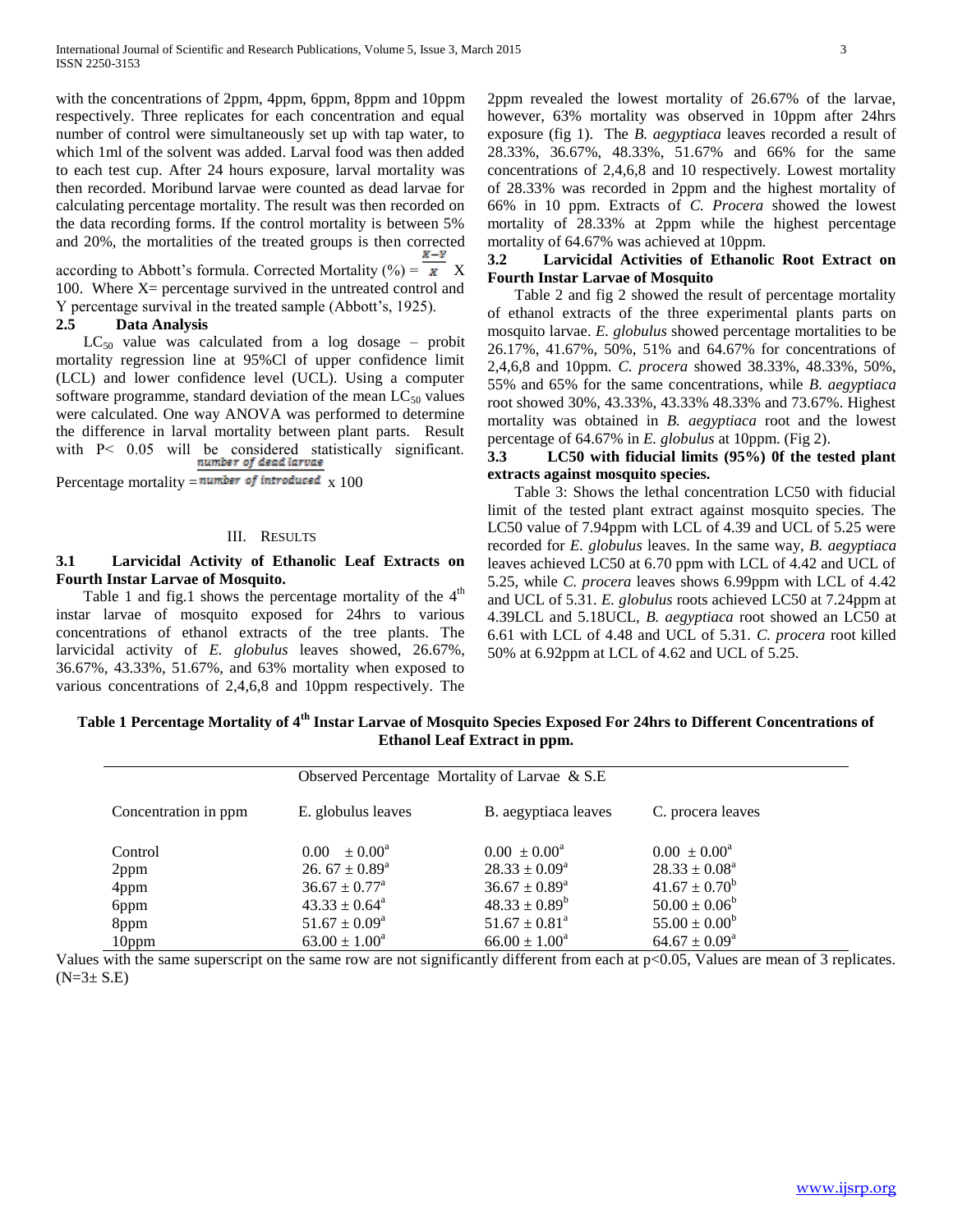

**Figure 1 Graph showing the larvicidal activity of** *Eucalyptus***,** *Balanites***, and** *Calotropis* **leaves ethanol extracts against the fourth instar larvae of mosquito at different concentration in ppm.**

| Table 2 Percentage Mortality of 4 <sup>th</sup> Instar Larvae of Mosquito Species Exposed For 24hrs to Different Concentrations of |                                    |  |  |
|------------------------------------------------------------------------------------------------------------------------------------|------------------------------------|--|--|
|                                                                                                                                    | <b>Ethanol Root Extract in ppm</b> |  |  |

| Observed Percentage Mortality of Larvae & S.E. |                             |                         |                          |  |  |  |
|------------------------------------------------|-----------------------------|-------------------------|--------------------------|--|--|--|
| Concentration in ppm                           | E. globulus root            | B. aegyptiaca root      | C. procera root          |  |  |  |
| Control                                        | $0.00 \pm 0.00^{\text{a}}$  | $0.00 \pm 0.00^{\circ}$ | $0.00 \pm 0.00^a$        |  |  |  |
| 2ppm                                           | $26.17 \pm 1.64^{\circ}$    | $30.00 \pm 0.00^b$      | $38.33 \pm 1.00^{\circ}$ |  |  |  |
| 4ppm                                           | $41.67 \pm 0.09^{\text{a}}$ | $43.33 \pm 0.19^a$      | $48.33 \pm 0.89^b$       |  |  |  |
| 6ppm                                           | $50.00 \pm 0.00^a$          | $43.33 \pm 0.64^b$      | $50.00 \pm 0.10^a$       |  |  |  |
| 8ppm                                           | $51.67 \pm 0.89^{\text{a}}$ | $48.33 \pm 0.03^b$      | $55.00 \pm 0.00^{\circ}$ |  |  |  |
| 10ppm                                          | $64.67 \pm 1.89^{\text{a}}$ | $73.67 \pm 0.08^b$      | $65.00 \pm 0.10^a$       |  |  |  |

Values with the same superscript on the same row are not significantly different from each at p<0.05, Values are mean of 3 replicates.  $(N=3\pm S.E)$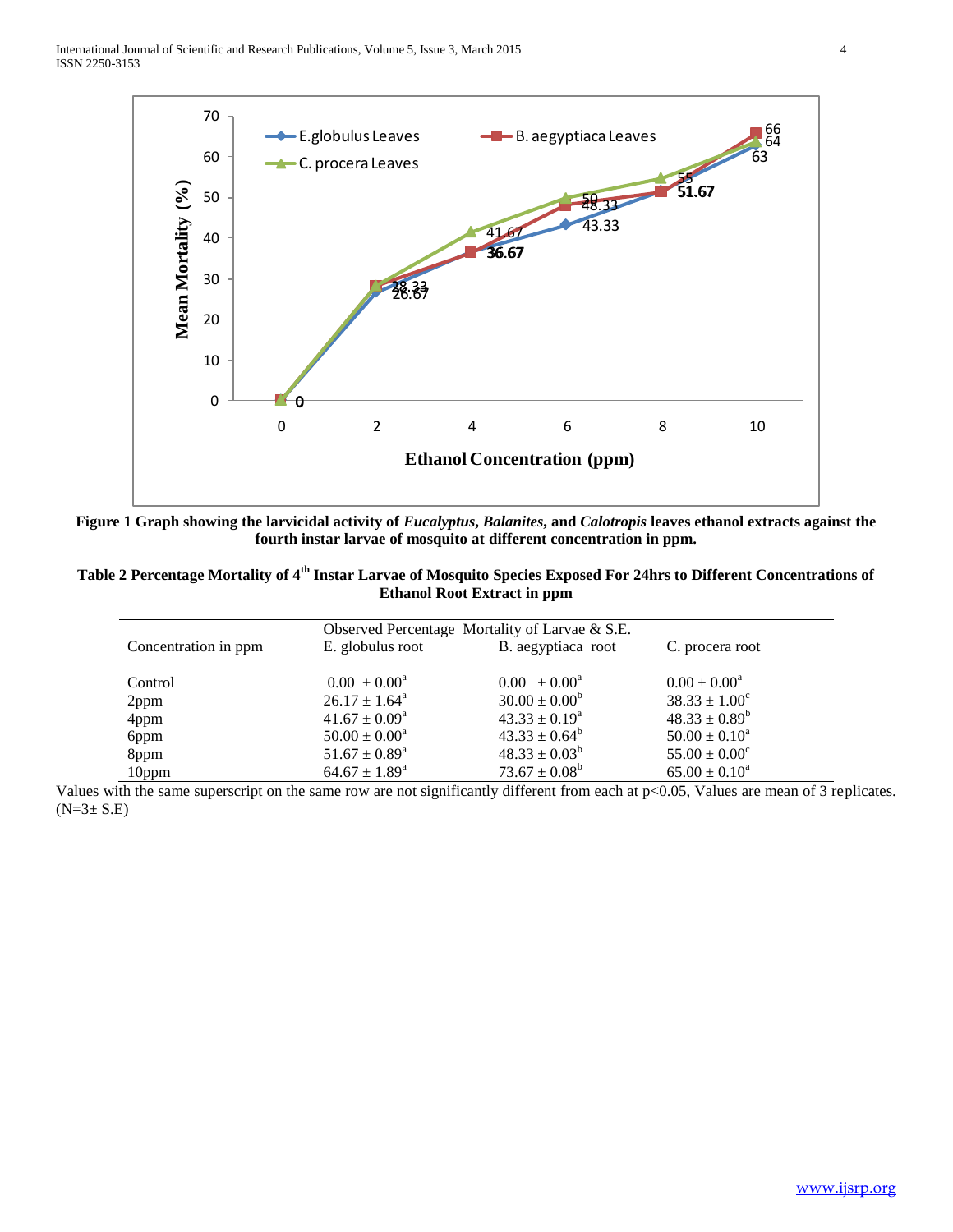

**Figure 2 Graph showing the larvicidal activity of** *Eucalyptus***,** *Balanites***, and** *Calotropis* **root ethanol extracts against the fourth instar larvae of mosquito at different concentration in ppm**

| <b>Plant Extract</b>      | LC50(ppm) |          | 95% Confidence limit |  |  |
|---------------------------|-----------|----------|----------------------|--|--|
|                           |           | LCL(ppm) | ULC(ppm)             |  |  |
| <i>E. globulus</i> leaves | 7.94      | 4.39     | 5.25                 |  |  |
| B. aegyptiaca leaves      | 6.70      | 4.42     | 5.25                 |  |  |
| <i>C. procera</i> leaves  | 6.99      | 4.42     | 5.31                 |  |  |
| E. globulus root          | 7.24      | 4.39     | 5.18                 |  |  |
| B. aegyptiaca root        | 6.61      | 4.48     | 5.31                 |  |  |
| C. procera root           | 6.92      | 4.69     | 5.25                 |  |  |

**Table 3 LC50 with fiducial limits (95%) 0f the tested plant extracts against mosquito species.**

LC50= Lethal concentration of 50% Mortality. LCL= lower confidence limit, ULC= upper confidence limit, at p< 0.05.

### IV. DISCUSSION

 Plant bioactive components may serve as a suitable alternative to chemical insecticide as they are relatively safe and available everywhere in the world. The efficacy of botanicals however, generally depends on the plant part ( Chapagain and Wiesman,2005), extract concentration, age of plant or location found, solvent used and species of larvae tested. ( Babarinde et.al.,2011; Gupta et al.,1990; Olaitan and Abiodun,2011). Most studies report active compounds as steroidal saponins. Saponins are freely soluble in both organic solvents and water, and they work by interacting with the cuticle membrane of the larvae, ultimately disarranging the membrane, which is the most

probable reason for larval death (Hostettmann et al., 1995). This work reveals the potency of larvicidal properties *of E. globulus*, *B. aegyptiaca* and *C. procera* leaves and roots ethanolic extracts. The results show a dosage dependant pattern by observing high mortality with increase in concentrations. The highest percentage mortality for the leaves of the experimental plants was recorded in *B. aegyptiaca*, values obtained from *E. globulus* and *C. procera* are not significantly different from each other at P<0.05 (fig1). The result of *B. aegyptiaca* leaves was in agreement with the findings of Wiesman et al. (2006) that showed 100% mortality on the larvae of *Aedes aegypti.* The result was also in line with the findings of Monzon *et al. (*1994), that *E. globulus* leaves were found to be the least effective against Aedes aegypti when compared with *Anona squamosa, Azidirachta indica* and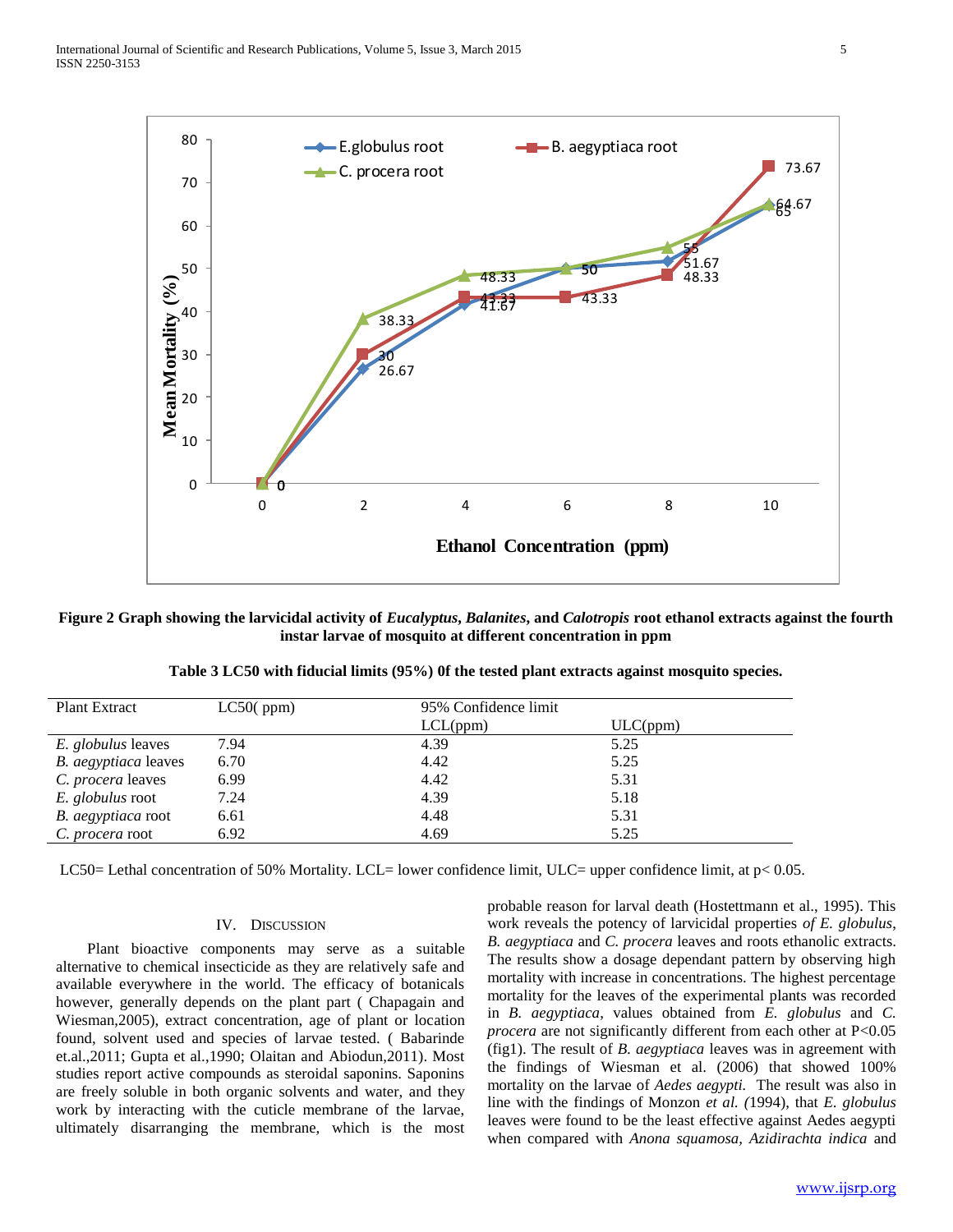*Codiacum variegatum*. The ethanolic extracts from the roots against  $4<sup>th</sup>$  instar larvae exposed for 24hrs reveals that (Table2) *E.globulus* exhibited the lowest percentage mortality, than *C. procera* and the highest mortality was recorded in *B. aegyptiaca*, as compared to all the experimental plants parts. Earlier studies have shown that tissues of B. aegyptiaca plant contains high amount of saponins, therefore the high rate of mortality observed in all tissues of the plant may be attributed to the presence of saponin compound ( Liu and Nakanishi,1982; Kamel et al., 1991; Farid et al., 2002). Results obtained from *E. globulus* and *C. procera* are not significantly different from each other at P<0.05. *B. aegyptiaca* root exhibit a significant difference at P<0.05. The LC50 value for *B. aegyptiaca* leaves was lowest with 6.90ppm and that for root is 6.25ppm(Table3). Both the leaves and the root of the experimental plants parts revealed some larvicidal tendencies at different concentration, however, *B. aegyptiaca* root and leave are considered more potent in larvicidal properties compared to the remaining plant parts.

#### V. ACKNOWLEDGEMENT

 The kind assistance of Mallam Murtala Lawan Raji Senior Laboratory Technologist, biochemistry department Moddibo Adama University of Technology, Yola, Adamawa State, Nigeria and Mallam Ibrahim Ahmed Hayatu of MAUTECH in the larvicidal bioassay is warmly acknowledged.

#### **REFERENCES**

- [1] Abbot, W.S. A method for computing the effectiveness of an insecticide. J. Econ Entomol 1925; 18: 265-267
- [2] Abu-shanab, R.G., Adwan, A. Abu-safiya, N. Jarros and K. Adwani An antibacterial activity of some plant extracts utilization in popular medicine in Palestine. Turk J. Biol 2000;28:99-102.
- [3] Adeleke, D.A., Oniye, S.J. and Muhammed,Y.A. Studies on Mosquitoes breeding in rock pools on inselbergs around Zaria, northern Nigeria. Journal of Vector Borne Diseases 2008; 45: 21-28.
- [4] Azmathullah, N.M. Phytochemical screening of Calotropis procera Plant and their biological potential on Culex species larvae and pupae. Inter J. of pharmacological and Bio science 2011; Vol. 2 No. 6.
- [5] Babarinde SA, Oyegoke OO, Adekunle AE. Larvicidal and insecticidal properties of Ricinus communis seed extracts obtained by different methods against Tribolium castaneum Herbs (Coleoptera: Tenebrionidae). Arch.Phytopath. Plant Protect 2011; 44: 451- 459.
- [6] Brown A.W. Insecticide resistance in mosquitoes: a pragmatic review. J Am mosq control ASSOC 1986;
- [7] Chapagain, B and Wiesman, Z. Larvicidal effects of aqueous extracts of Balanites aegyptiaca (desert date) against the larvae of Culex pipiens mosquitoes. Afr. J. Biotechn. 2005; 4: 1351-1356
- [8] Chothani, D.L.and Vaghasiya, H.U. A review on Balanites aegyptiaca Del (desert date): Phytochemical constituents, traditional uses, and pharmacological activity. Pharmacogn Rev 2011; doi: 4103/0973-7847- 79100.
- [9] Das, M.K and Ansari, M.A. Evaluation of repellent action of Cymbopogan martinii martinii Stapfvar Sofia oil against Anopheles sundiacus in tribal villages of Car Nicobar Island, Andaman & Nicobar Islands, India. J Vect Borne Dis 2003; 40 : 101-4.
- [10] Farid, H, Haslinger, E and Kunert, O. New Glycosydes from Balanites aegyptiaca. Helvetica Chimica Acta 2002; 85:1019-1026.
- [11] Gajalakshmi S, Vijayalakshmi S, and Devi Rajeswari V.Pharmacological activity review. Int. J. pharm. Aegyptiaca (L.) – A Respective Review.Sci. Rev. Res 2013; 22(1).
- [12] Ghosh, G.K .Biopesticides and integrated pest management. AP. H. publishing Corporation 1991; New Delhi.
- [13] Gour V.S. and Kant T. Balanites aegyptiaca (L.) Del. A Multipurpose and potential biodiesel tree species of the arid region. International Journal of Science and Nature 2012; 3(2): 472-474
- [14] Gupta SP, Prakash A, Rao J .Biopesticidal activity of certain plant products against rice earhead bug, Leptocorisa acuta Thunb. J. Appl. Zool. Res 1990; 1: 55-58
- [15] Hall, J.B., Walker, D.H.Balanites aegyptiaca Del: A monography 1991; School of Agricultural and forest sciences, University of Wales, Bangor, U.K.
- [16] Hostettmann K, Marston A .Saponins (Chemistry and Pharmacology of Natural Products). University Press, Cambridge 1995; 132.
- [17] Jang, Y.S., Kim, M.K., Ahn, Y.S and Lee, H.S. Larvicidal activity of Brazilian plant against Aedes aegypti and Culex pipiens (Diptera: Culicidae). Agricultural Chemistry and Biotechnology, 4, 2002, 131–134..
- [18] Kamel, M.S., Ontan,i K., Kurokawa, T., Assaf, M.H., El-Shannawany, M.A., Ali, A.A., Kasai R., Ishibashi, S and Tanaka, O Studies on Balanites aegyptiaca fruits, an antidiabetic Egyptian folk medicine. Phytochemistry 1991; 31: 3565-3569.
- [19] Kumar, H.D, and Laxmidhar S .A Review of Phytochemical and Pharmacological of Eucalyptus globulus. International Journal of Research and in Ayurveda and Pharmacy 2011.
- [20] Liu H.W. and Nakanish,i K .The structure of Balanites; potent molluscides isolated from Balanites aegyptiaca. Tetrahedron 1982; 38:513-519.
- [21] Lok, N. and Singh, A. K. Safety of some plant extracts and a neem formulation to predators of the Coriander aphid, Hyadaphis coriandri Das, under field conditions. Indian Society of Pest Management and Economic Zoology 2003; 11 (2): 159-162.
- [22] Monzan, R.B., Alvior, J.P., Luczon, L.L., Morale A.S.Larvicidal Potential of five Philippine plants against Aedes aegypti (Linn) and Culex guinguefasciatus (say). Southeast Asian J. Trop. Med. Public Health 1994.
- [23] Mokhtar, M.E. and Abdallah, A.S. Insecticidal potentialities of Balanites aegyptiaca extracts against the Khapra beetle.Global Advanced Research Journal of Environmental Science and Toxicology 2013; .4(3):350-355.
- [24] Nandita Chowdhury, A.G .Mosquito larvicidal activities of Solanum villosum berry extract against the dengue vector Stegomyia aegypti. BMC Complementary and Alternative Medicine 2008.
- [25] Olaitan AF, Abiodun, A.T .Comparative toxicity of botanical and synthetic insecticides against major field insect pests of cowpea (Vigna unquiculata (L.) Walp). J. Nat. Prod. Plant Res 2011; 1: 86- 95.
- [26] Oyindo, A.E., Deezia, N.P.L and Obiukwu, M.O Ecology of mosquito in the new development site of Nnamdi Azikiwe University, Akwa, Nigeria. The internet journal of health 2009; vol 9: number 2.
- [27] Parrotta, J.A .Heading plants of peninsular India CAB international. Wallingford, U.K and New York. 2001.
- [28] Rahaman Orule .A review of Medicine value of Calotropis procera in African traditional medicine 2012.
- [29] Roark, R.C .Some promising insecticidal plants Econ Bot 1947;1: 437-45
- [30] Rozendaal, J.A Mosquitoes and other biting Diptera, in vector control methods for use by individuals and communities. World Health Organisation. Geneva.Switzerland 1997;5-177.
- [31] Sastry, C.S.T and K.Y. Kavathekar .Plants for reclamation of Westland publication and information directorate, C.S.R New Delhi 1990.
- [32] Shaalan, E.A., Canyond, D., Abdel-Wahaba, H., Mansoura A.H. A review of botanical phytochemical with mosquito potential. Enviro Int. 2005.
- [33] Sharma,N.N., S.J. Rahman., S. Sharma and Jalees .Larvicidal activity of Gliricidia sepium against mosquito larvae of Anopheles stephensi, Aedes aegypti and Culex quinquefasciatus. Pharm. Biol 1998; 36: 3-7
- [34] Sharma, P., Mohan, L and Srivastava, C,N .Larvicidal potential of Nerium indicum and Thuja orientelis extracts against malaria and Japanese encephalitis.Vector. J. of Environ. Biol 2005; 26, 657–660
- [35] Sukumar K. Rerich MJ. Bobber CR .Botanical derivatives in mosquito control: A review J Am Mosq control ASSOC 1991.
- [36] Upadhyay R.K . Plant latex: A natural source of pharmaceuticals and Pesticide. Int J. Green Pharm. 2011.
- [37] World Health Organisation .Guidelines for laboratory and field testing of mosquito larvicides, Communicable disease control, Prevention and Eradication, WHO pesticide evaluation scheme. WHO 2005; Geneva